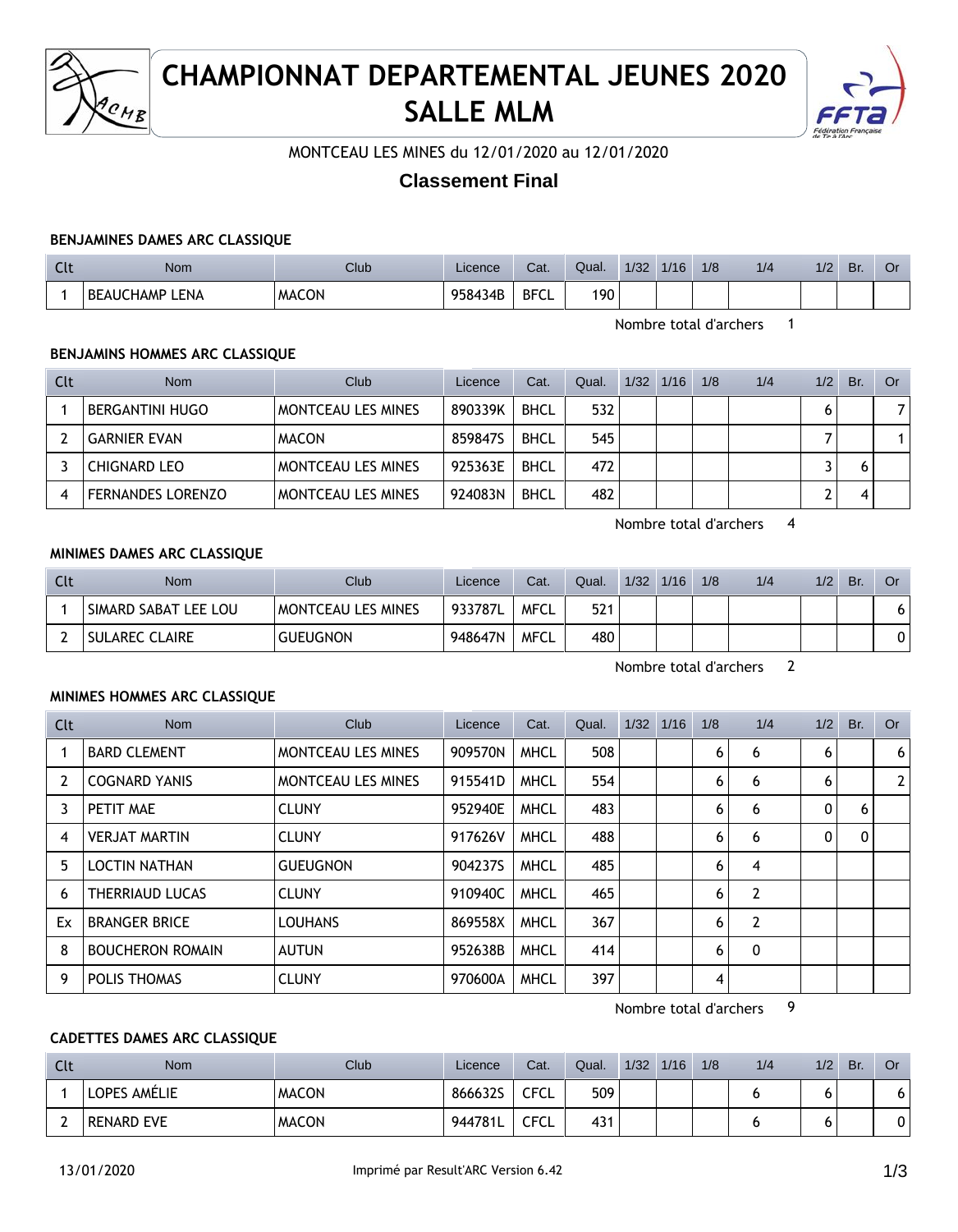| DECLOIX PAULINE        | <b>GUEUGNON</b>      | 903745G | CFCL        | 257 |  |  |  |
|------------------------|----------------------|---------|-------------|-----|--|--|--|
| PIERREPOUVIAUD PAULINE | <b>BOURBON LANCY</b> | 906106Y | CFCL        | 368 |  |  |  |
| THOMASSET LEA          | MONTCEAU LES MINES   | 975110C | <b>CFCL</b> | 340 |  |  |  |

Nombre total d'archers 5

# **CADETS HOMMES ARC CLASSIQUE**

| Clt            | Nom                                  | Club                      | Licence | Cat.        | Qual. | $1/32$ $1/16$ | 1/8          | 1/4 | 1/2 | Br. | <b>Or</b> |
|----------------|--------------------------------------|---------------------------|---------|-------------|-------|---------------|--------------|-----|-----|-----|-----------|
| 1              | <b>BODIN MATHIS</b>                  | <b>MACON</b>              | 925110E | <b>CHCL</b> | 522   |               | 6            | 6   | 6   |     | 7         |
| $\overline{2}$ | ROUX MAXIME                          | <b>MACON</b>              | 843731Z | <b>CHCL</b> | 475   |               | 6            | 6   | 6   |     | 3         |
| 3              | <b>MICHAUD BAPTISTE</b>              | <b>MACON</b>              | 886453L | <b>CHCL</b> | 501   |               | 6            | 6   | 4   | 6   |           |
| 4              | <b>CHERITAT GEOFFRAY MATHI CLUNY</b> |                           | 841291X | <b>CHCL</b> | 469   |               | 6            | 6   | 4   | 4   |           |
| 5              | <b>GUÉRESSE THOMAS</b>               | <b>BOURBON LANCY</b>      | 937090B | <b>CHCL</b> | 446   |               | 6            | 2   |     |     |           |
| Ex             | LAURIAU AXEL                         | <b>MONTCEAU LES MINES</b> | 933108Y | <b>CHCL</b> | 406   |               | 6            | 2   |     |     |           |
| 7              | RICHARD FLORIAN                      | <b>CHALON SUR SAONE</b>   | 949169F | <b>CHCL</b> | 395   |               | 6            | 0   |     |     |           |
| Ex             | <b>BARBERY JEREMY</b>                | <b>ETRIGNY</b>            | 971540X | <b>CHCL</b> | 320   |               | 6            | 0   |     |     |           |
| 9              | ARNOULT--CAMIOLO EDOUA               | <b>CLUNY</b>              | 928966W | <b>CHCL</b> | 383   |               | 5            |     |     |     |           |
| 9              | BILLEREY TYMOTHÉ                     | <b>AUTUN</b>              | 830154S | <b>CHCL</b> | 399   |               | $\mathbf{0}$ |     |     |     |           |
| 9              | LASSARAT NOÉ                         | <b>ETRIGNY</b>            | 942561Y | <b>CHCL</b> | 191   |               | $\mathbf{0}$ |     |     |     |           |
| 9              | <b>LOUVETON EMILIEN</b>              | <b>PARAY LEMONIAL</b>     | 948846E | <b>CHCL</b> | 162   |               | $\mathbf 0$  |     |     |     |           |

Nombre total d'archers 12

# **JUNIORS HOMMES ARC CLASSIQUE**

| Clt | <b>Nom</b>              | Club                      | Licence | Cat.        | Qual. | 1/32 | 1/16 | 1/8 | 1/4 | 1/2 | Br. | Or             |
|-----|-------------------------|---------------------------|---------|-------------|-------|------|------|-----|-----|-----|-----|----------------|
|     | DEVILLARD HUGO          | <b>MONTCEAU LES MINES</b> | 836043T | <b>JHCL</b> | 533   |      |      |     | 6   | 6   |     | 6 <sup>1</sup> |
|     | <b>COMBIER MAXIME</b>   | <b>CLUNY</b>              | 750096X | <b>JHCL</b> | 548   |      |      |     | 6   | 6   |     | 4              |
|     | <b>BESSON FLORIAN</b>   | AUTUN                     | 797008N | <b>JHCL</b> | 522   |      |      |     |     | ົ   |     |                |
| 4   | <b>DECLOIX BAPTISTE</b> | <b>GUEUGNON</b>           | 903746H | <b>JHCL</b> | 391   |      |      |     | 6   | 0   | 0   |                |
| 5   | RUDE VICTOR             | <b>LOUHANS</b>            | 806295H | <b>JHCL</b> | 401   |      |      |     | 4   |     |     |                |
| 6   | KIAJANIAN ADRIEN        | <b>GUEUGNON</b>           | 903747J | <b>JHCL</b> | 277   |      |      |     |     |     |     |                |

Nombre total d'archers 6

# **JUNIORS HOMMES ARC A POULIES**

| $\sim$<br><b>ULL</b> | <b>Nom</b>            | Club           | Licence        | Cat.        | Qual.            | 1/32 | 1/16 | 1/8 | 1/4 | 1/2 | Br. | Οı |
|----------------------|-----------------------|----------------|----------------|-------------|------------------|------|------|-----|-----|-----|-----|----|
|                      | AXEL<br>CHA'<br>'ELET | <b>LOUHANS</b> | <b>YU335ZE</b> | <b>JHCO</b> | につつ<br>∽.<br>دعد |      |      |     |     |     |     |    |

Nombre total d'archers 1

### **JEUNES DAMES ARC NU**

| <u>in City</u> | <b>Nom</b>     | Club          | Licence | Cat.         | Qual. | 1/32 | 1/16 | 1/8 | 1/4 | 1/2 | Br. | Or |
|----------------|----------------|---------------|---------|--------------|-------|------|------|-----|-----|-----|-----|----|
|                | VANDAME MARION | <b>CHAGNY</b> | 870198T | ${\sf CFBB}$ | 466   |      |      |     |     |     |     |    |

Nombre total d'archers 1

## **JEUNES HOMMES ARC NU**

| Clt | <b>Nom</b>                      | Club  | Licence | Cat.        | Qual. | 1/32 | 1/16 | 1/8 | 1/4 | 1/2 | Br. | Or |
|-----|---------------------------------|-------|---------|-------------|-------|------|------|-----|-----|-----|-----|----|
|     | <b>BONOT</b><br><b>MATTHIAS</b> | CLUNY | 937548Z | <b>CHBB</b> | 426   |      |      |     |     |     |     |    |